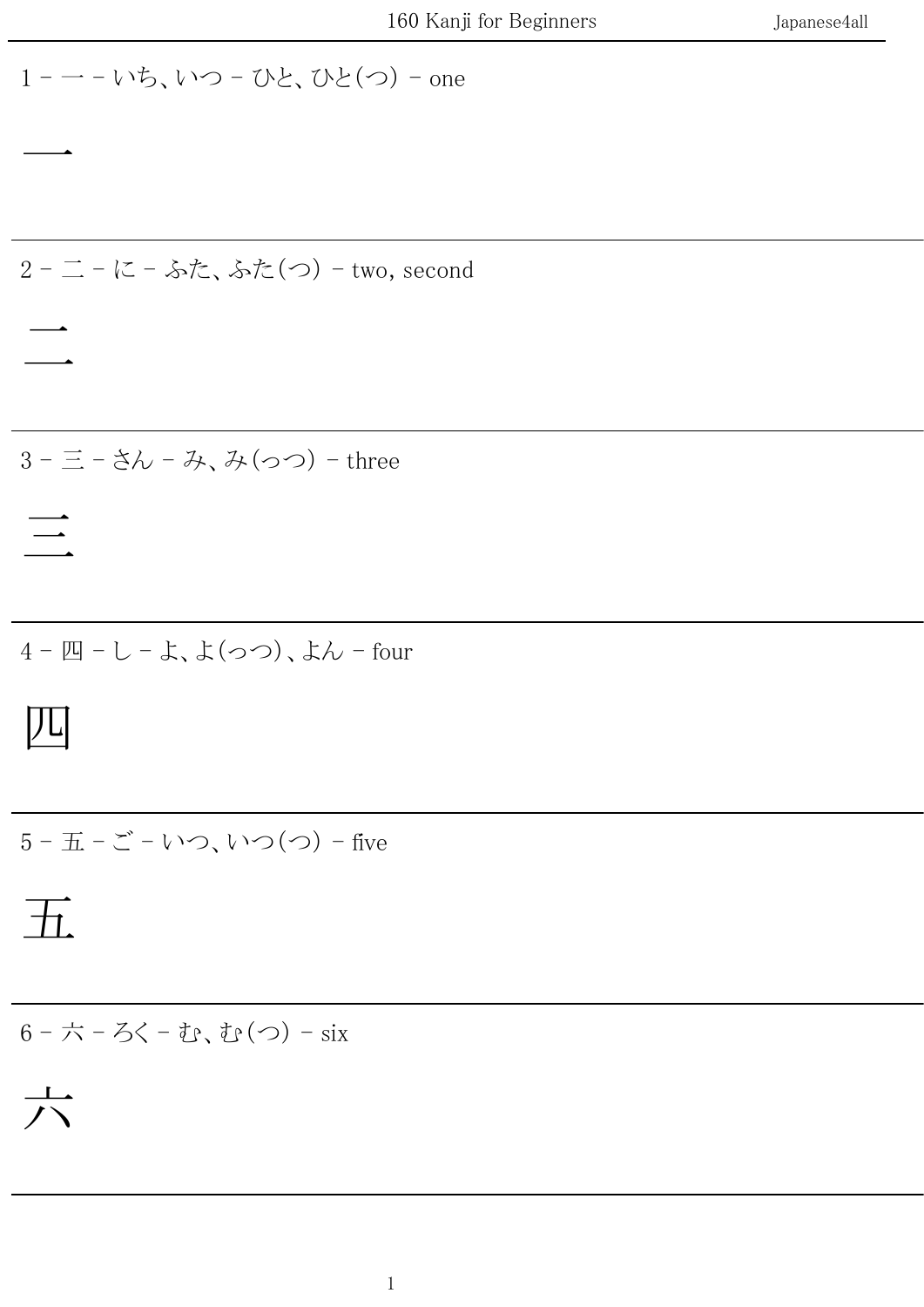7- t - L5 - k/k, k/k(0), k0 - seven  
\n-  
\n8- A - (t5 - R, R(0), R0, (0), L5 - eight  
\n-  
\n9- h - 
$$
\frac{1}{5}
$$
4b,  $\frac{1}{5}$  - Z20 - nine  
\n-  
\n-  
\n10- + - U $\phi$ 5 - L5 - ten  
\n-  
\n-  
\n11- F = - U $R$  - hundred  
\n-  
\n-  
\n12- F - - t $\lambda$  - thousand

千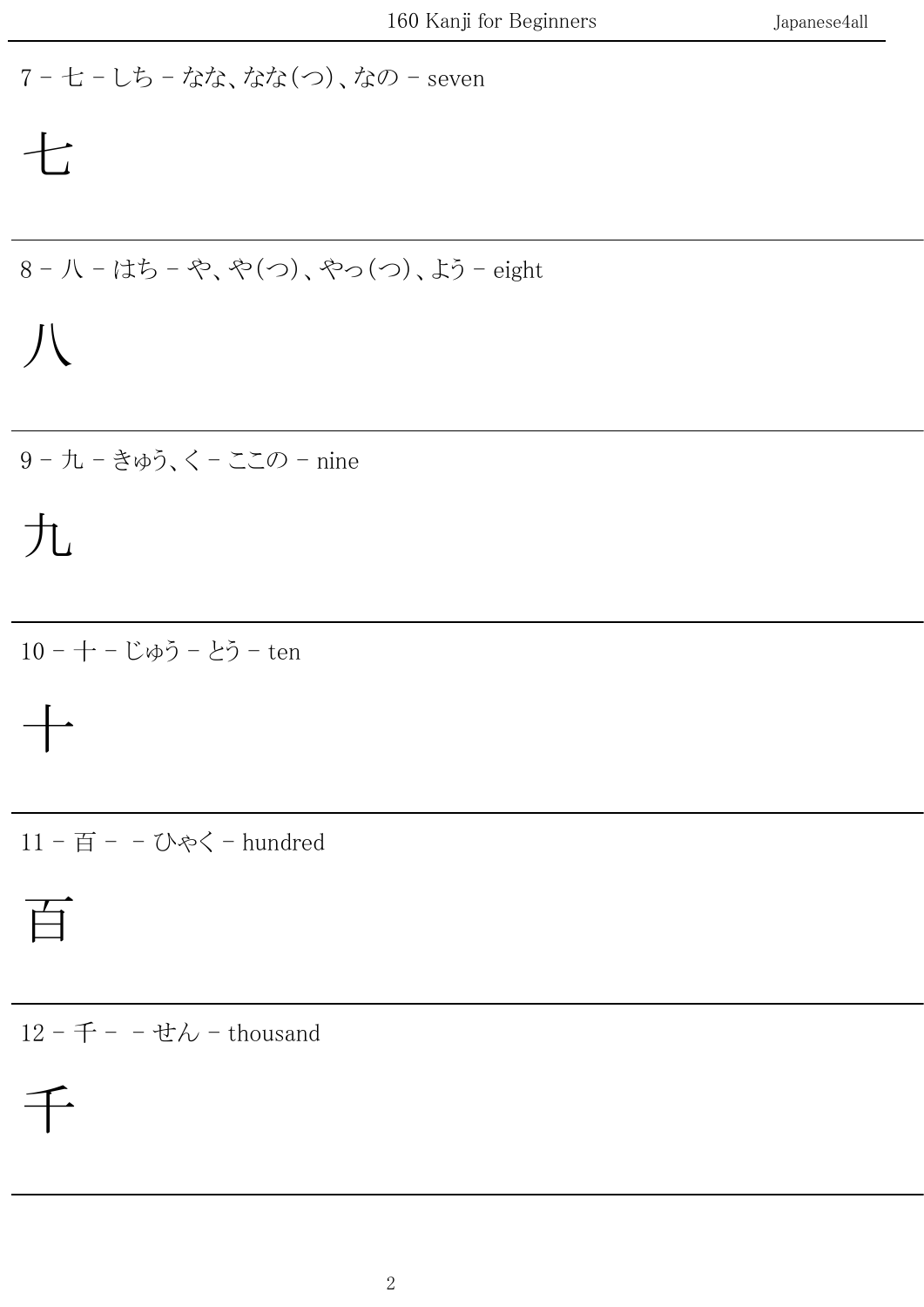13 - 万 - まん - - ten thousand 万 14 - 円 - えん - まる(い) - circle, yen 円 15 - 口 - こう、く - くち - mouth 口 16 - 目 - - め - eye, ... th as in in 'fifth' 目 17 - 日 - にち、 - ひ、び、か - day, sun 日 18 - 月 - げつ、がつ - つき - month, moon 月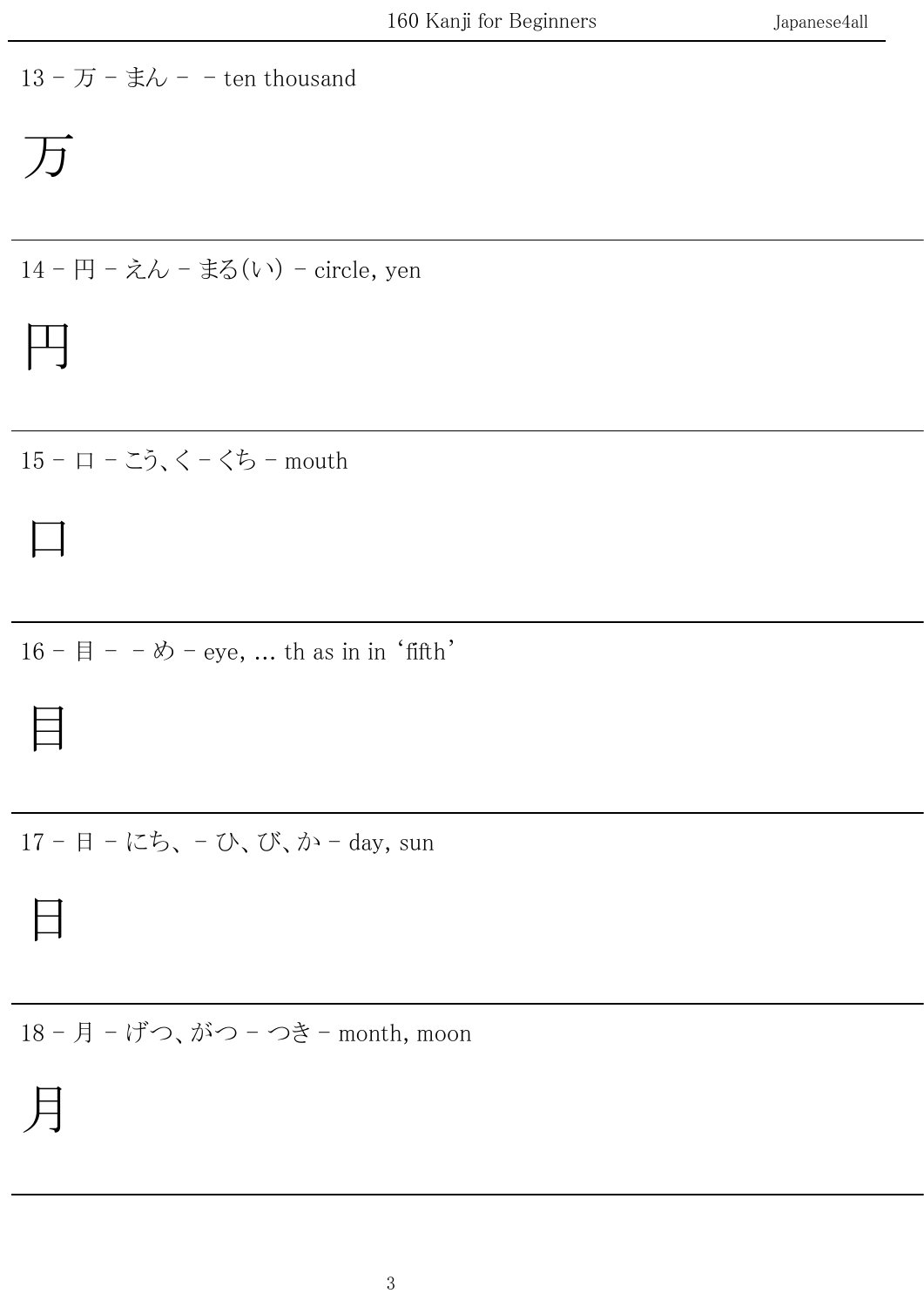$19 - \mathcal{K} - \mathcal{D} -$  fire, Tuesday

火

 $20 - K -$ すい - みず - water, Wednesday

$$
\not\exists K
$$

 $21 - \pi - 6$ く - き - tree, Thursday

$$
\overline{\bigwedge}
$$

22 - 金 - きん - かね - gold,money

$$
\bigoplus_{i=1}^n
$$

 $23 - \pm -\xi$ 、と - つち - soil, Saturday

$$
\pm
$$

 $24 - \frac{1}{2} - \frac{1}{2} - \frac{1}{2}$  days of the week

曜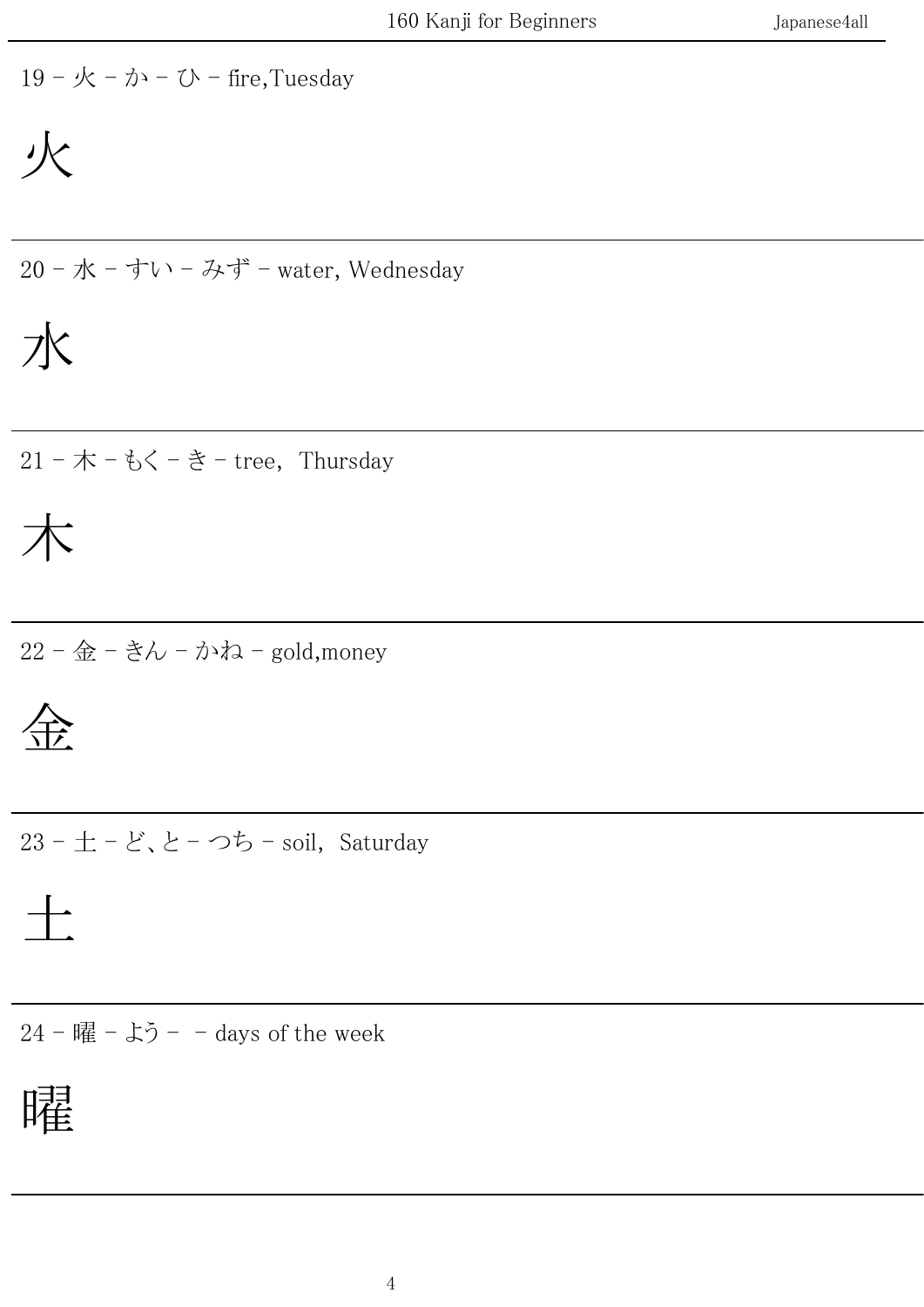$25 -$ 本 - ほん - もと - base, book, origin、

$$
\displaystyle\qquad \qquad \hbox{\large\#}
$$

 $26 - \lambda - \mathcal{C}\lambda$ 、にん - ひと - person, people

$$
\mathcal{N}_{\text{L}}
$$

 $27 - 4 - 5 - 10$  - いま - now, present

$$
\overleftarrow{\mathcal{T}}
$$

28 - 寺 - じ - てら - temple

$$
\frac{1}{\sqrt{2\pi}}
$$

29 - 時 - じ - とき - time, hour

$$
\prod_{i=1}^{n-1}
$$

30 - 半 - はん - なか(ば) - half

$$
\frac{\Delta L}{L}
$$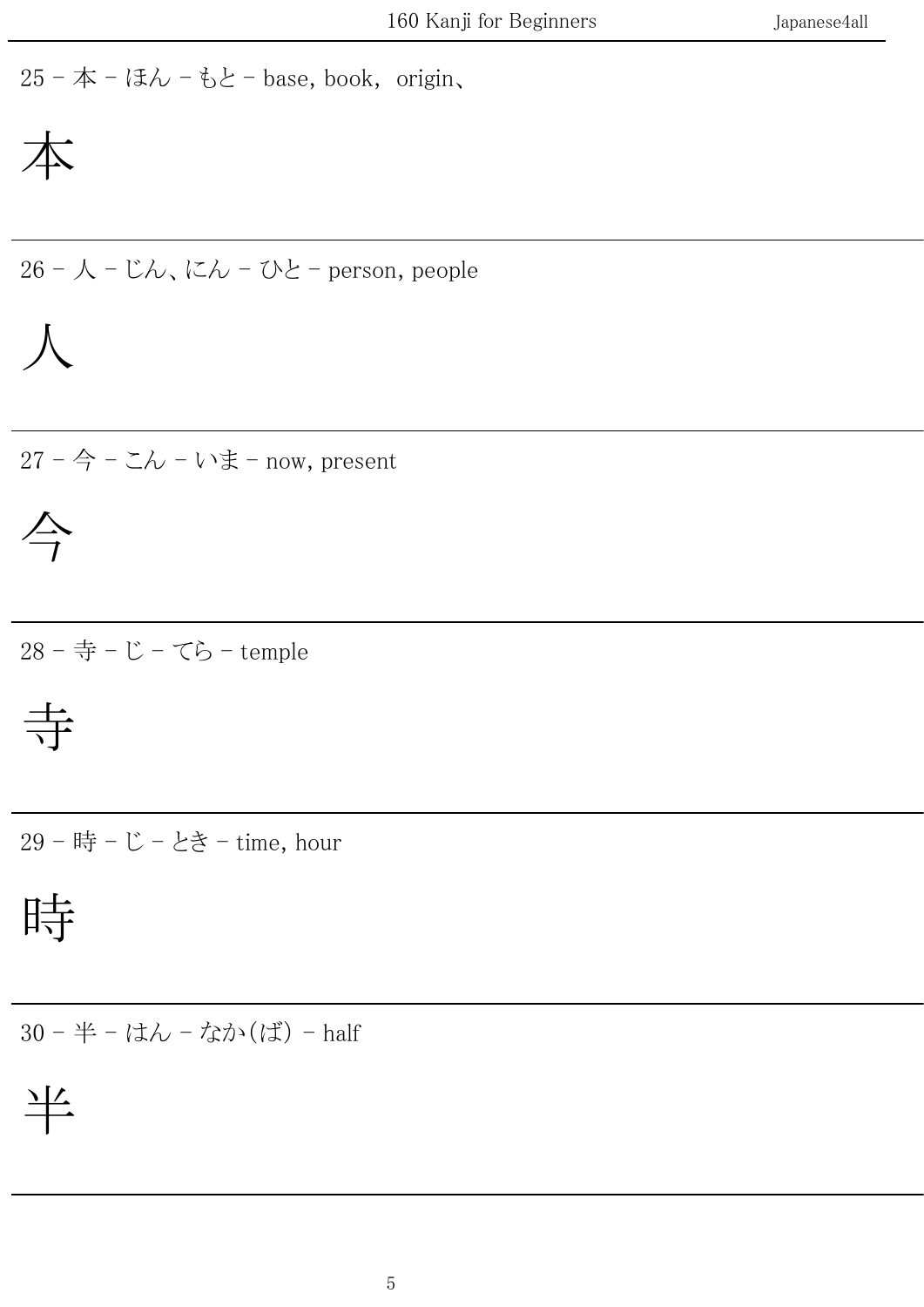31 - 刀 - かたな - - sword

# 刀

 $32 - 2 - 3 - 32 - 32 - 52$ 

$$
\overleftrightarrow{JJ}
$$

上

33 - 上 - じょう - うえ、うわ、のぼ(る) - up, above

34 - 下 - か、げ - した、くだ(る)、くだ(さる) - under, below, down



35 - 中 - ちゅう - なか - middle, in, center



36 - 外 - がい - そと - outside, foreign

外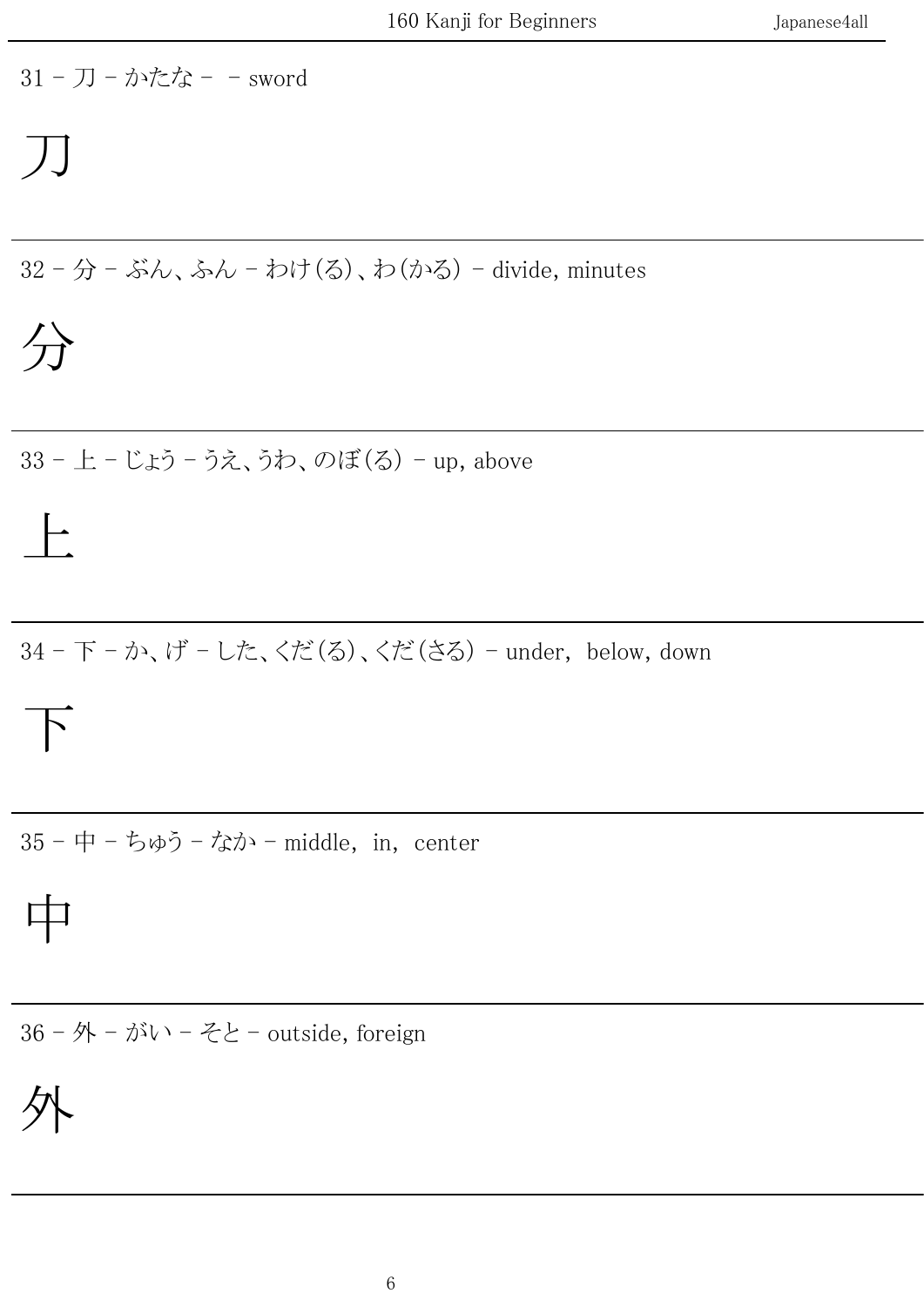### 37 - 右 - う、ゆう - みぎ - right

$$
\overleftarrow{\Box}
$$

 $38 - \pm - \leq 5 - \text{crafts, skill}$ 

$$
\mathbf{\underline{T}}
$$

39 - 左 - さ - ひだり - left

左

40 - 前 - ぜん - まえ、-まえ - before, ahead

前

41 - 後 - ご、こう - あと、うしろ - back, after. behind

後

42 - 午 - ご - うま - noon

$$
\overleftarrow{\mathrm{T}}
$$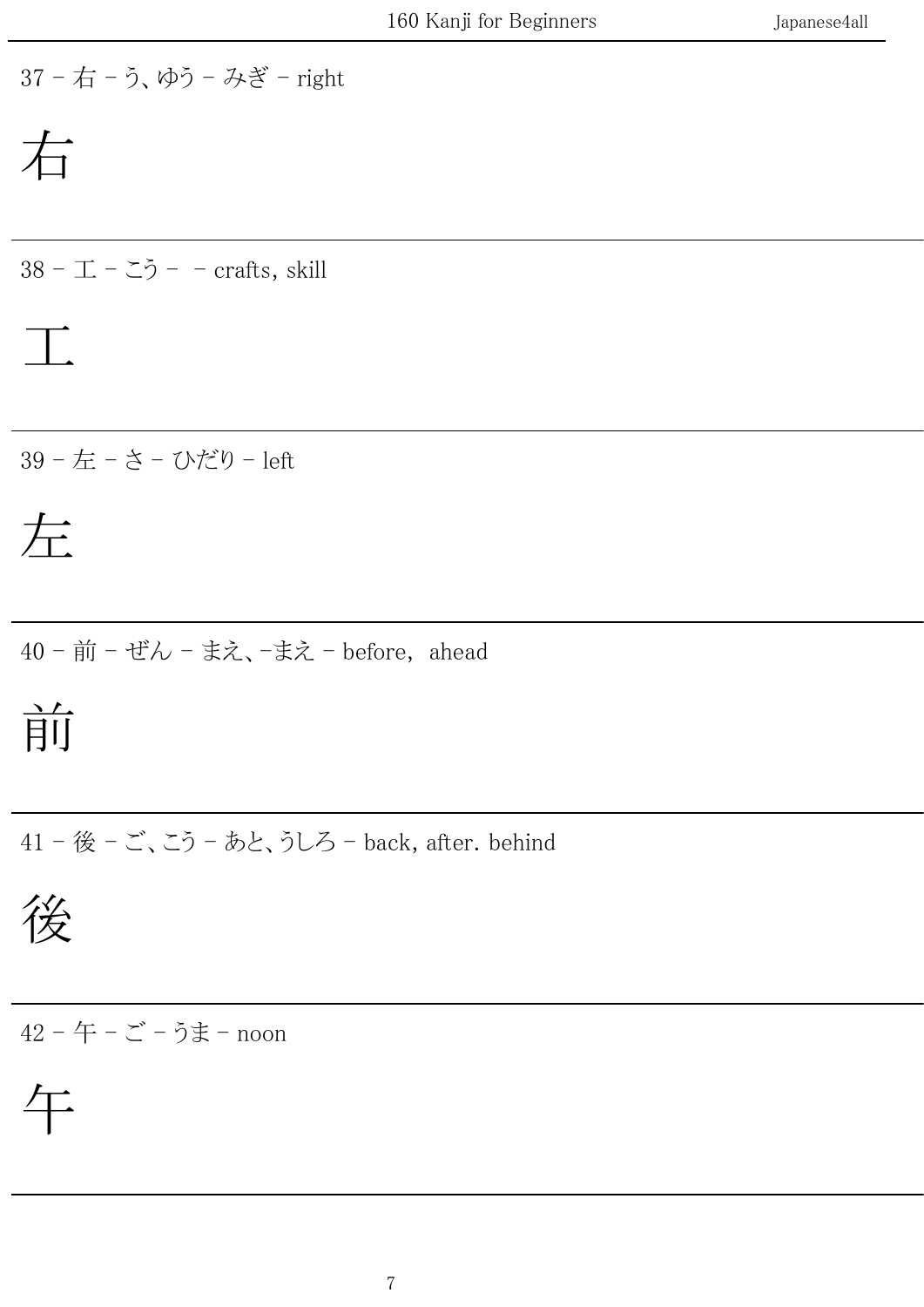43 - 門 - - もん - gate

### 門

 $44$  - 間 - かん - あいだ - duration of time, between



45 - 東 - とう - ひがし - east

東

46 - 西 - せい、さい - にし - west

西

47 - 南 - なん、な - みなみ - south

南

48 - 北 - ほく - きた - north

北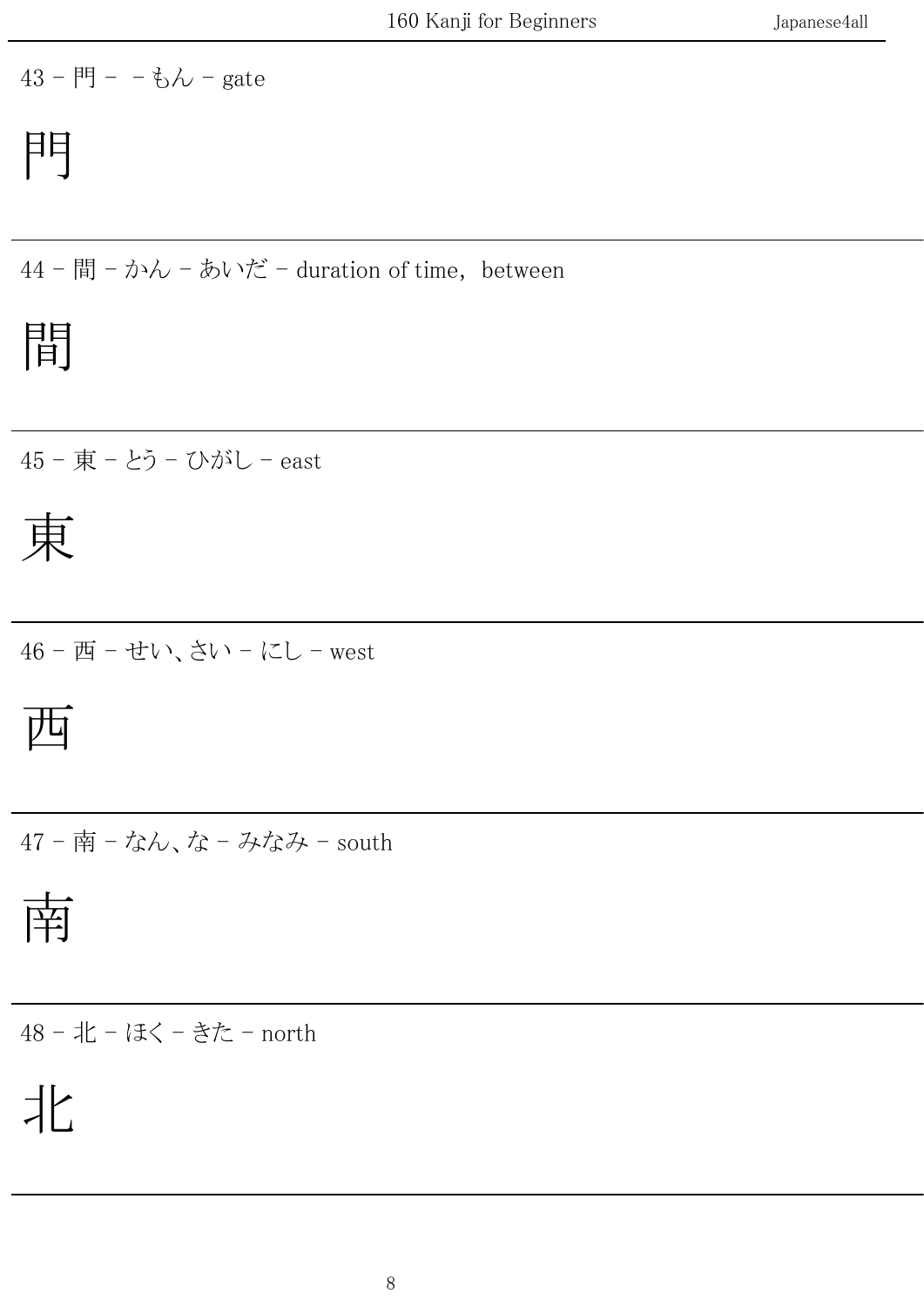49 - 田 - -た - rice field

$$
\mathop{\boxplus}
$$

50 - 力 - りき - ちから - power

$$
\sum_{i=1}^n \alpha_i
$$

51 - 男 - だん、なん - おとこ - man, male



52 - 女 - じょ、にょ - おんな - woman, female

$$
\overline{\mathcal{K}}
$$

53 - 子 - し - こ - child(ren)

$$
\overrightarrow{+}
$$

54 - 学 - がく - まな(ぶ) - to learn

$$
\frac{1}{2}
$$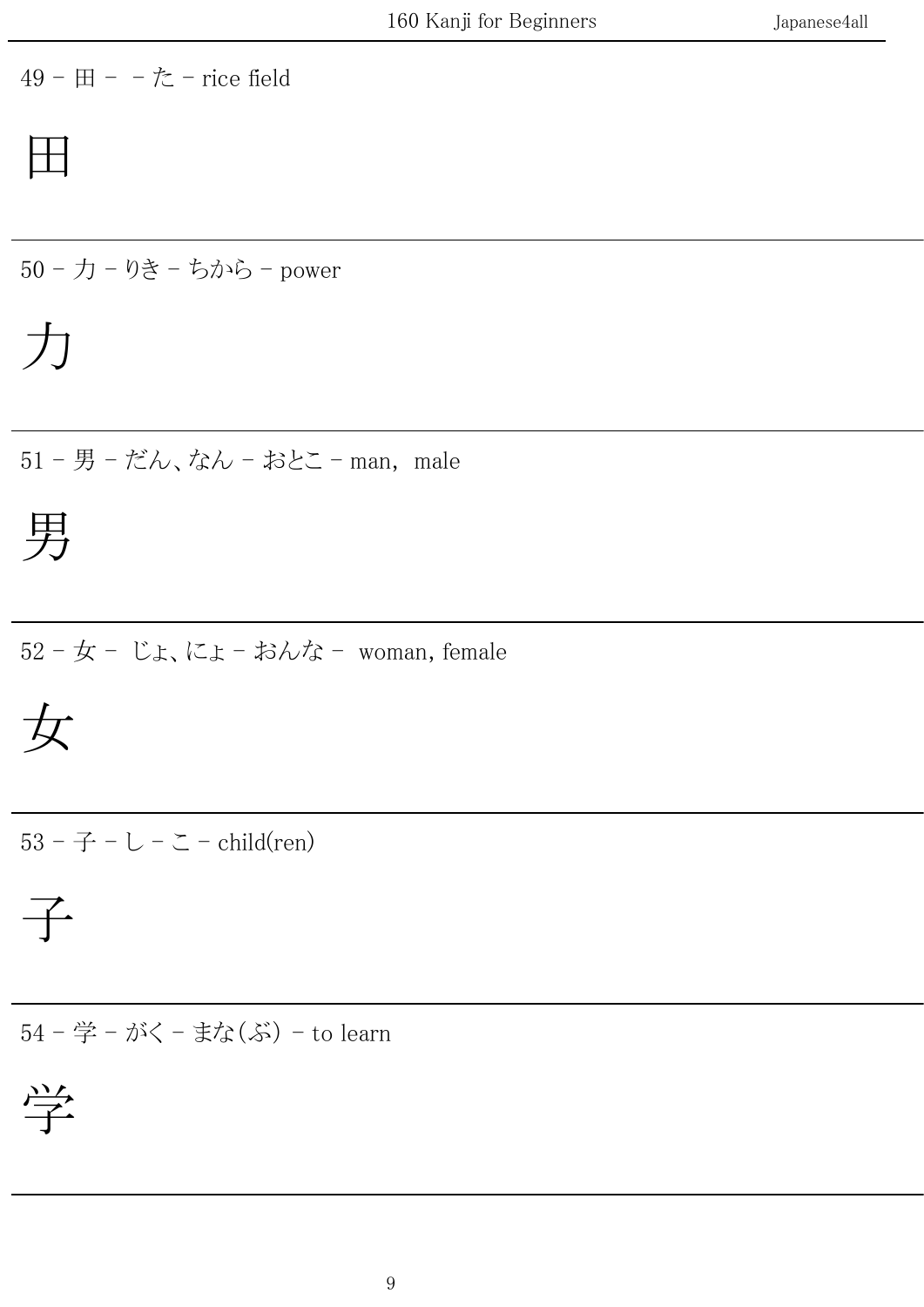55 - 生 - せい - い(きる)、う(まれる) - life, to be born

# 生

56 - 先 - せん、さき - - ahead

先

57 - 何 - か - なに、なん、 - what

何

58 - 父 - ふ - ちち - father

父

59 - 母 - ぼ - はは - mother

### 母

60 - 年 - ねん - とし - year

年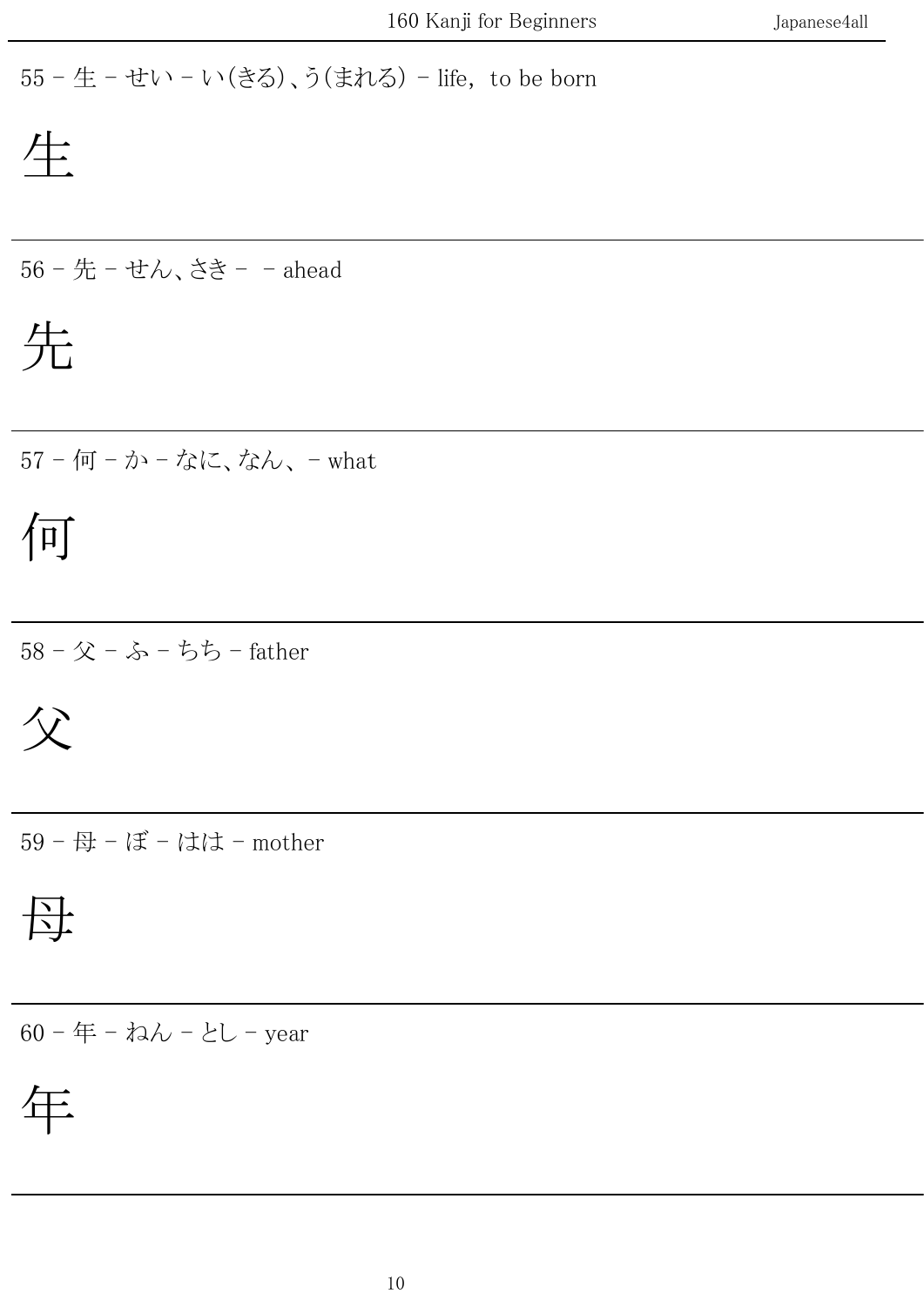61 -  $\pm$  -  $\xi$ <sub>+</sub> -  $\xi$ ( $\xi$ ) - past, to go away, last

$$
\frac{1}{\sqrt{2}}
$$

62 - 毎 - まい - ごと - every, each

毎

 $63 - \pm - - 35$  - king

$$
\overrightarrow{\pm}
$$

 $64 -$  $\boxed{ }$  -  $\boxed{ }$  -  $<<$  -  $<<$  - country, nation

国

65 - 見 - けん - み(る)、み(える) - to see, to look at

$$
\overline{\Xi}
$$

66 - 行 - こう - い(く) - to go

行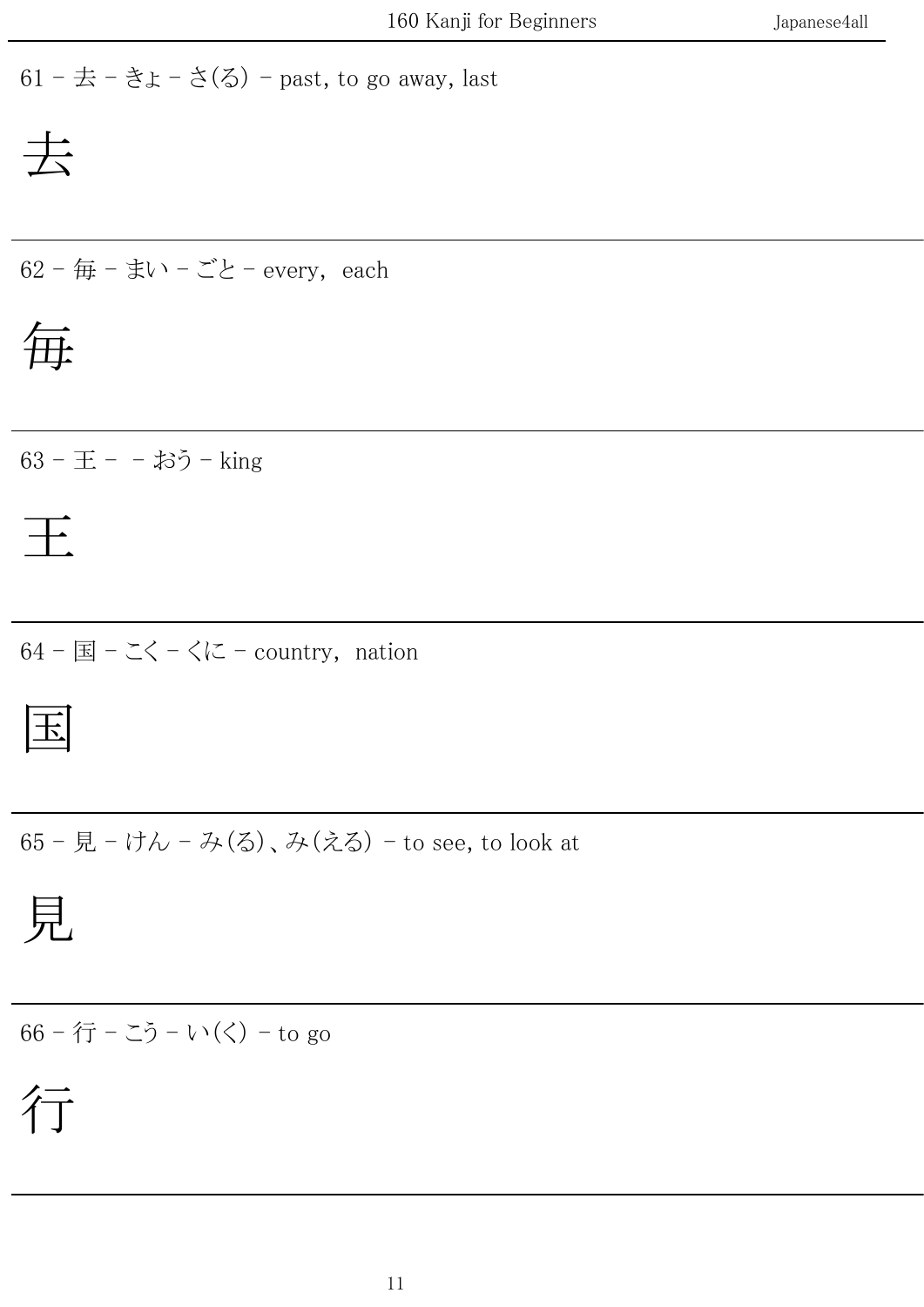67 - 米 - - こめ - rice

$$
\frac{1}{\sqrt{2}}
$$

68 - 来 - らい - く(る) - to come

来

 $69 - = - 1$  ( $\nu$ ) - good

$$
\not\exists
$$

70 - 食 - しょく - たべ(る)、く(う) - to eat

$$
\bigoplus_{i=1}^n
$$

71 - 飲 - - の(む) - to drink

飲

72 - 会 - かい - あ(う) - to meet

$$
\overleftarrow{\overleftarrow{\triangle}}
$$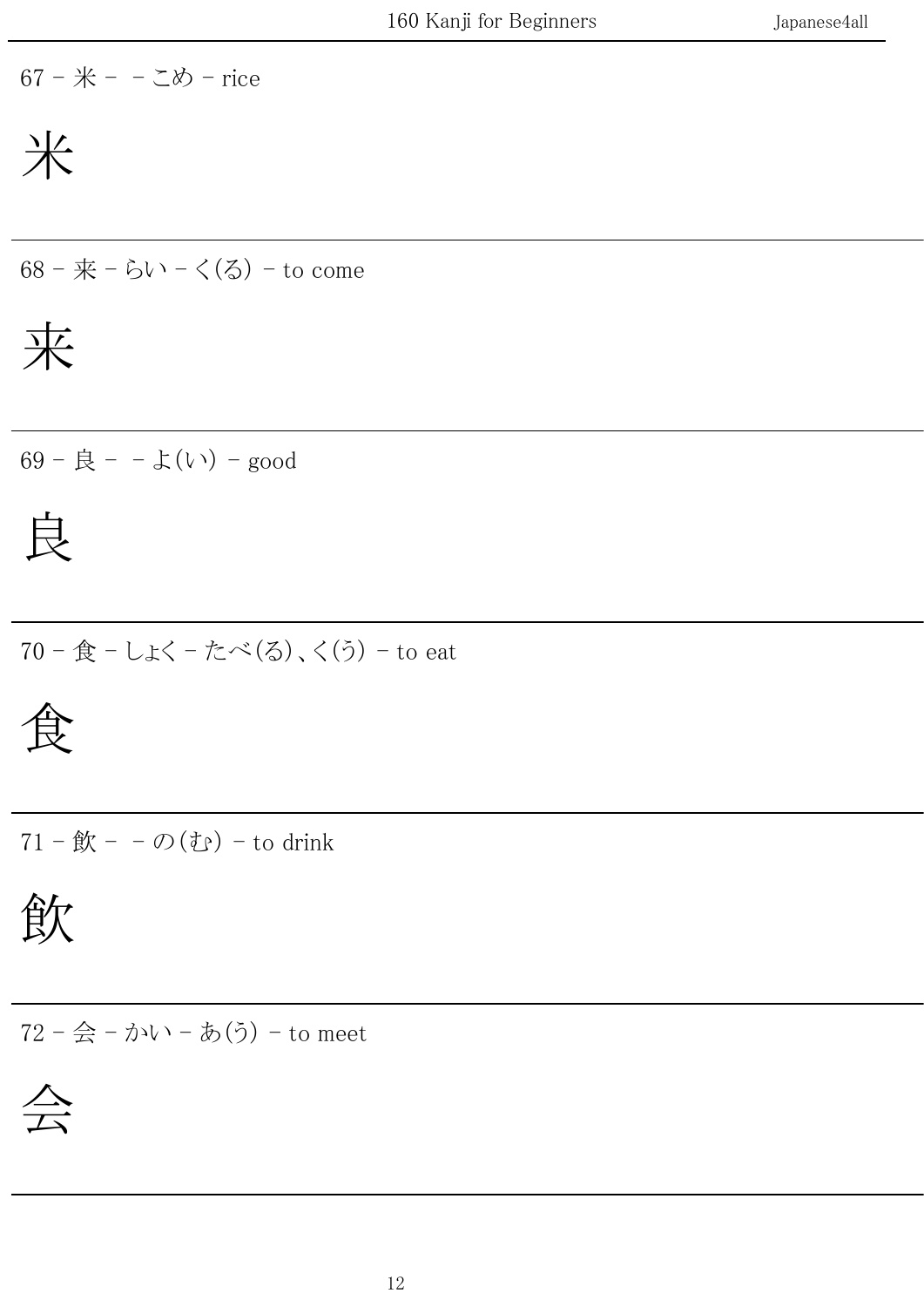#### 73 - 耳 - - みみ - ear

$$
\prod_{i=1}^n
$$

74 - 聞 - ぶん、もん - き(く) - to listen

聞

 $75 - \nvert \equiv - - \nu \cdot (5) - \text{to say}$ 



76 - 話 - わ - はなし、はな(す) - to speak

話

77 - 立 - りつ - た(つ) - to stand

$$
\frac{1}{\sqrt{L}}
$$

78 - 待 - - ま(つ) - to wait

待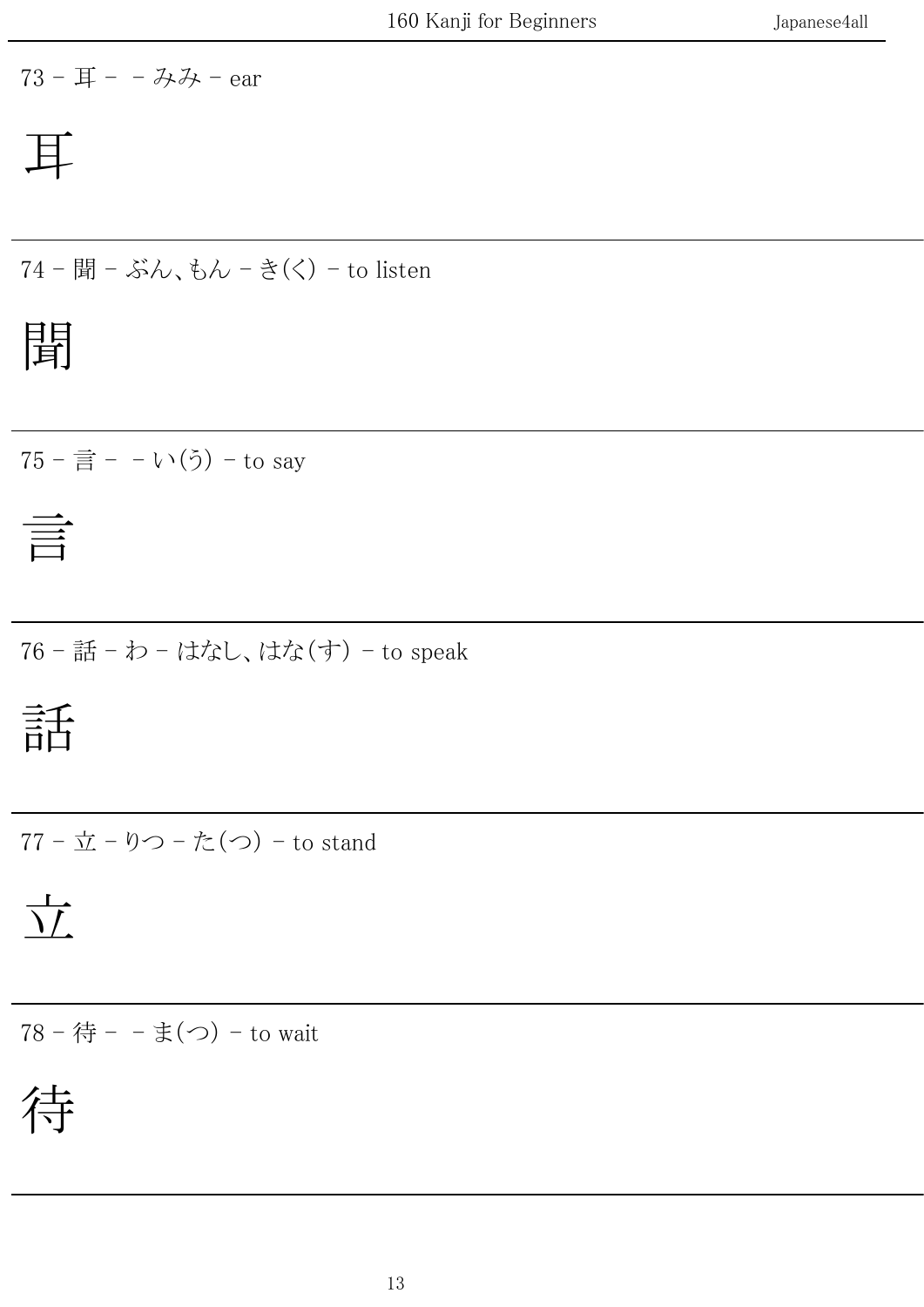$79 - \text{)} - \text{L} \phi$ う - まわ(り) - to go around, periphery / circuit

$$
\left|\overline{\vec{H}}\right|
$$

80 - 週 - しゅう - - week

### 週

81 - 大 - だい,おお- - おお(きい) - big

$$
\frac{1}{\sqrt{2}}
$$

82 - 小 - しょう - ちい(さい)、こ- - small

小

 $83 - \overline{4} - \overline{5}$  +  $- \overline{5}$   $\rightarrow$  ( $\overline{6}$ ) - high, expensive, tall

$$
\frac{1}{\left|\frac{1}{\prod}\right|}
$$

84 - 安 - あん - やす(い) - ease, inexpensive

$$
\overleftrightarrow{\mathcal{K}}
$$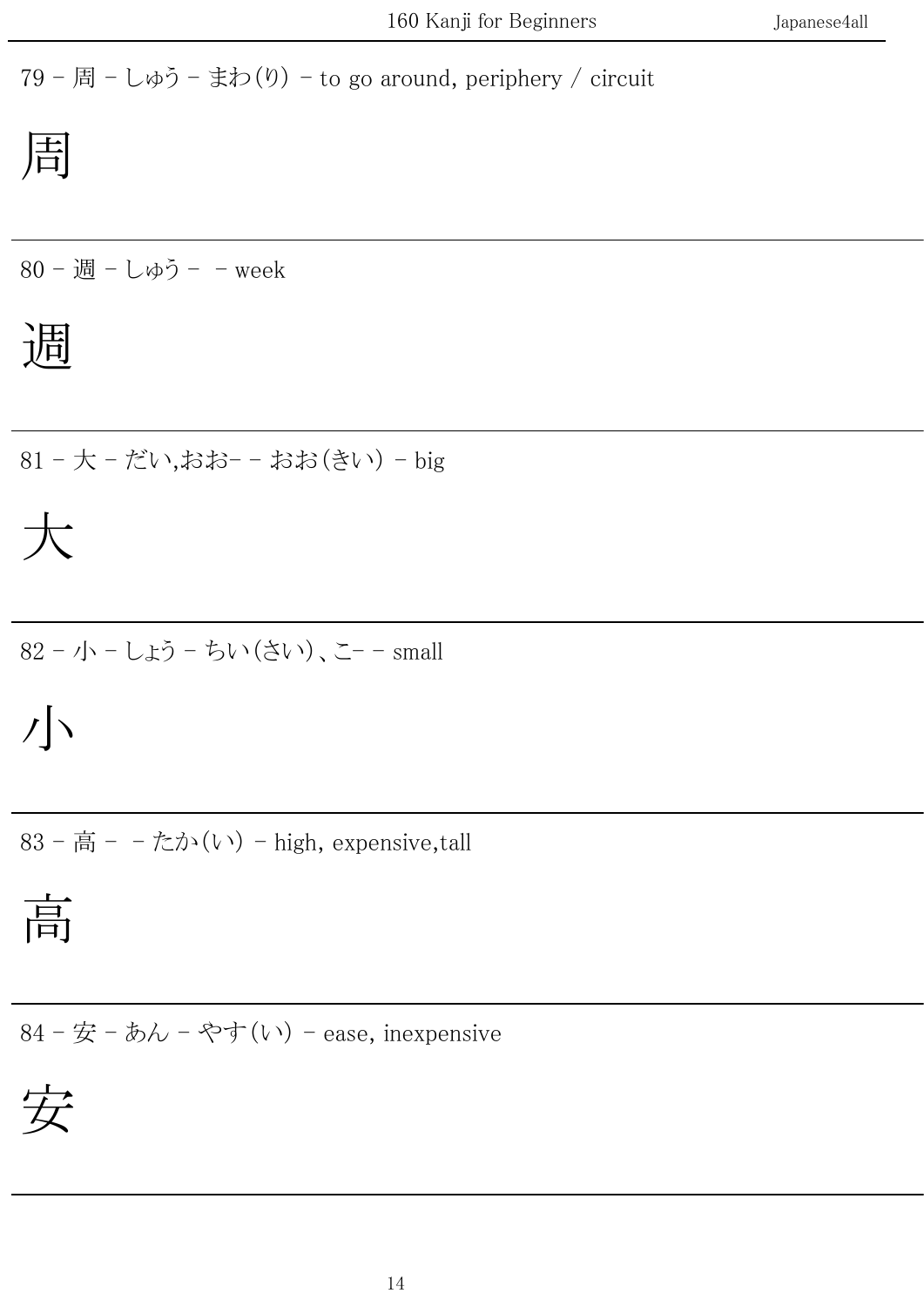85 - 新 - しん - あたら(しい) - new

新

86 - 古 - - ふる(い) - old

$$
\overrightarrow{\Box}
$$

87 - 元 - げん - - origin

# 元

88 - 気 - き、け - - spirit, atmosphere

$$
\overleftarrow{\overline{\mathcal{K}}}
$$

89 - 多 - た - おお(い) - many

$$
\overline{\cancel{2\!}}
$$

90 - 少 - - すく(ない) - little, to be scarce

$$
\big\langle \bigcup \big\rangle
$$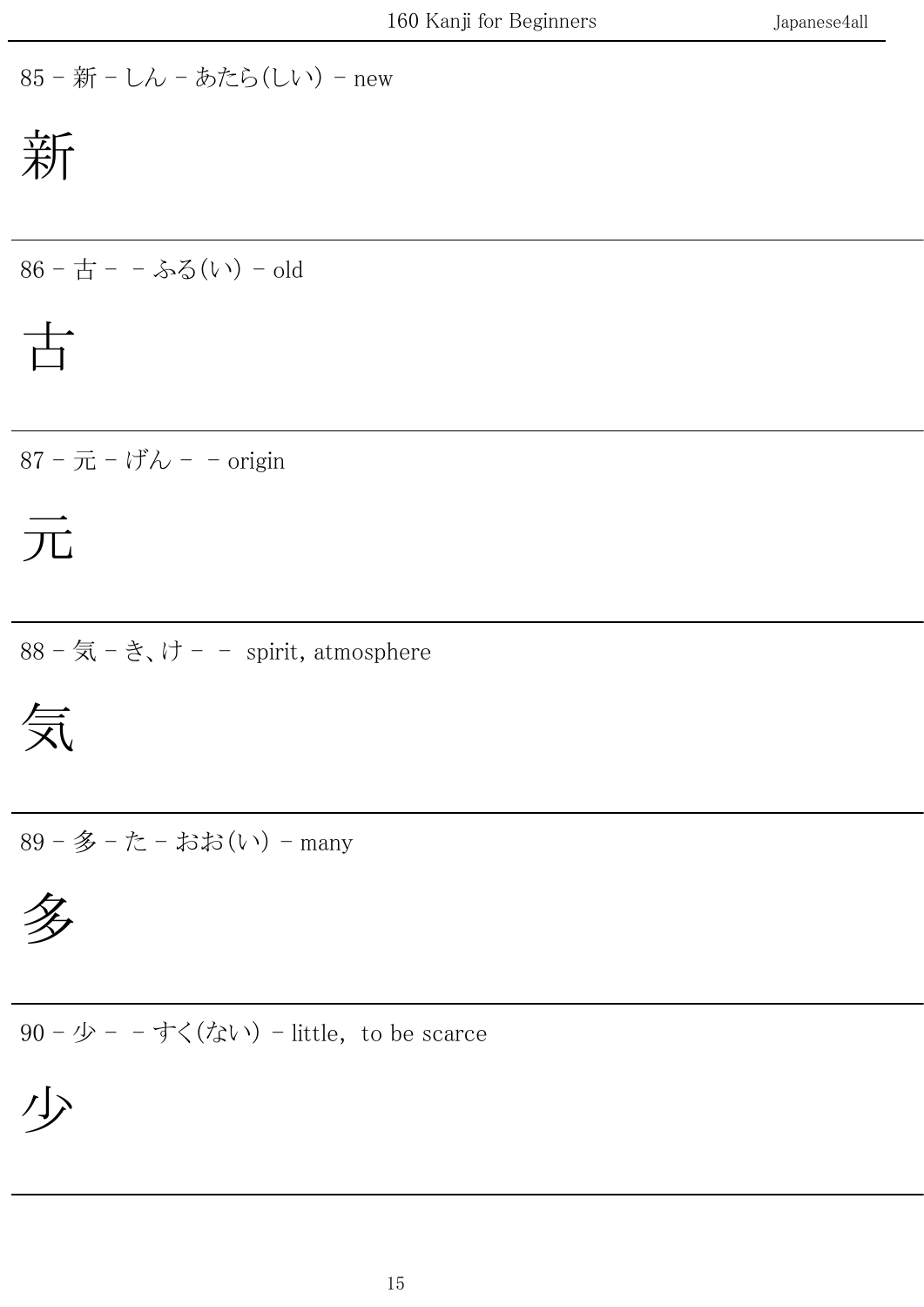#### $91 - \cancel{\pi}$  -  $-\bigcirc$  3(い) - spacious, wide

$$
\prod_{i=1}^{n} \alpha_i
$$

92 - 早 - - はや(い) - early

$$
\frac{\prod\limits_{i=1}^{n}a_i}{\prod\limits_{i=1}^{n}a_i}
$$

93 - 長 - ちょう - なが(い) - long, chief

$$
\overline{\mathbb{R}}
$$

94 - 明 - めい - あか(るい) - bright

明

95 - 好 - こう - この(む)/す(く) - like / favorable

好

96 - 友 - ゆう - とも - friend

$$
\overline{\not\!\!{\cal K}}
$$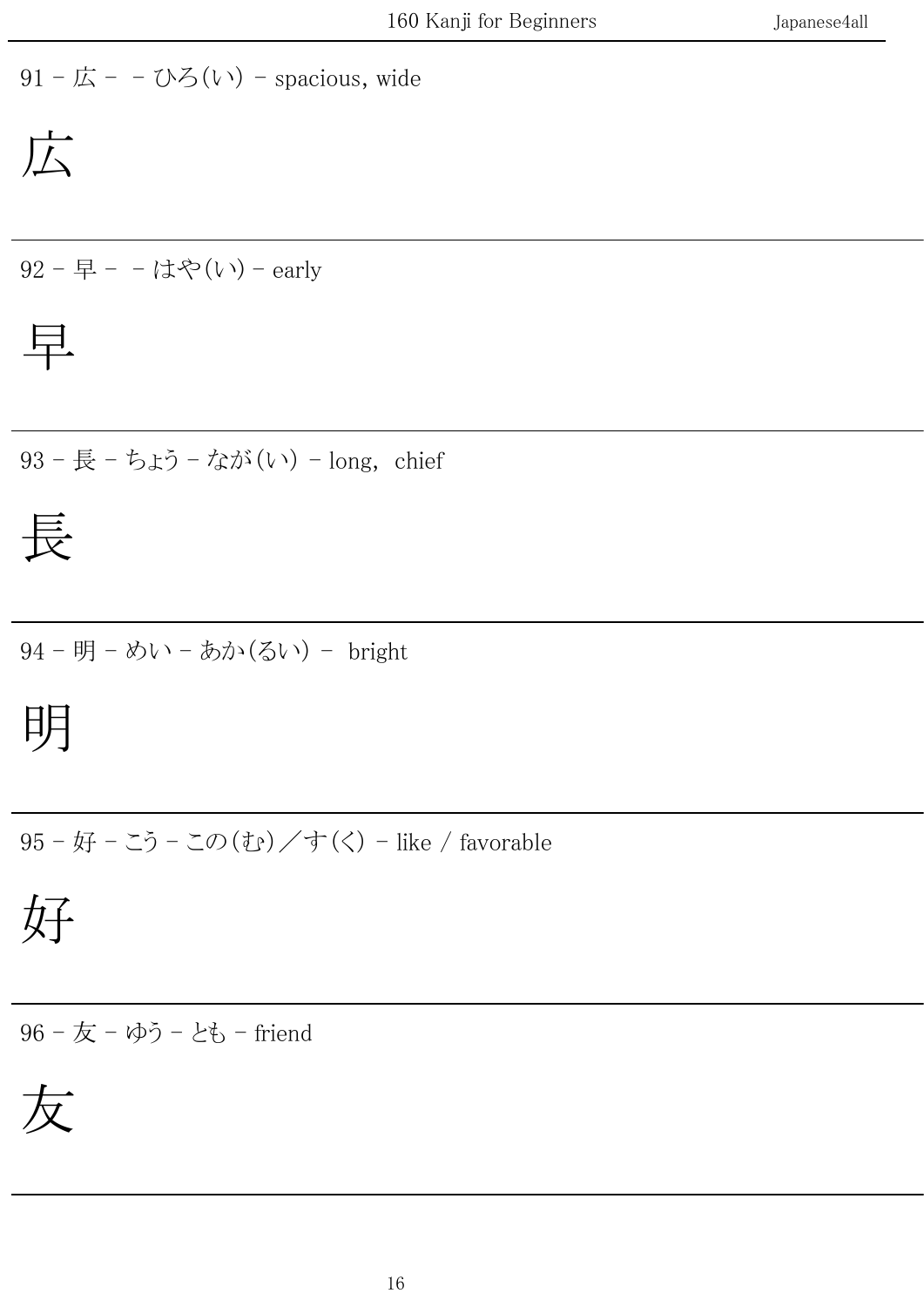97 - 入 - にゅう - はい(る)、い(れる) - to enter

$$
\overline{\mathcal{N}}
$$

98 - 出 - - で(る)、だ(す) - exit, to go out

$$
\bigsqcup_{i=1}^n
$$

99 - 市 - し - いち - city/market

# 市

100 - 町 - ちょう - まち - town

### 町

101 - 村 - - むら - village

村

102 - 雨 - う - あめ、 -あま - rain

# 雨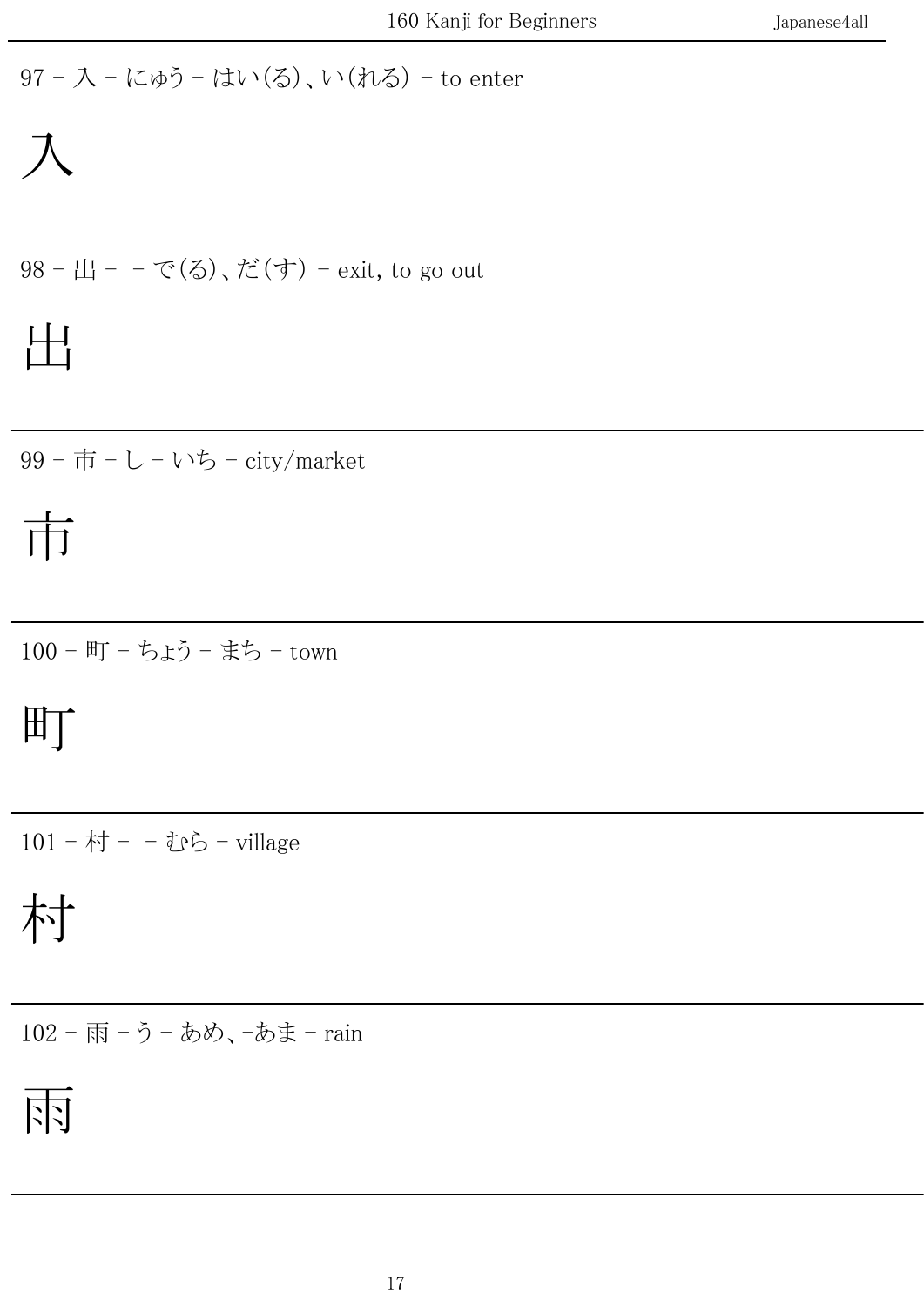103 - 電 - でん - - electricity

電

104 - 車 - しゃ - くるま - car, wheel

車

105 - 馬 - - うま - horse

馬

106 - 駅 - - えき - station

駅

107 - 社 - しゃ - - shrine, company, society

社

108 - 校 - こう - - school

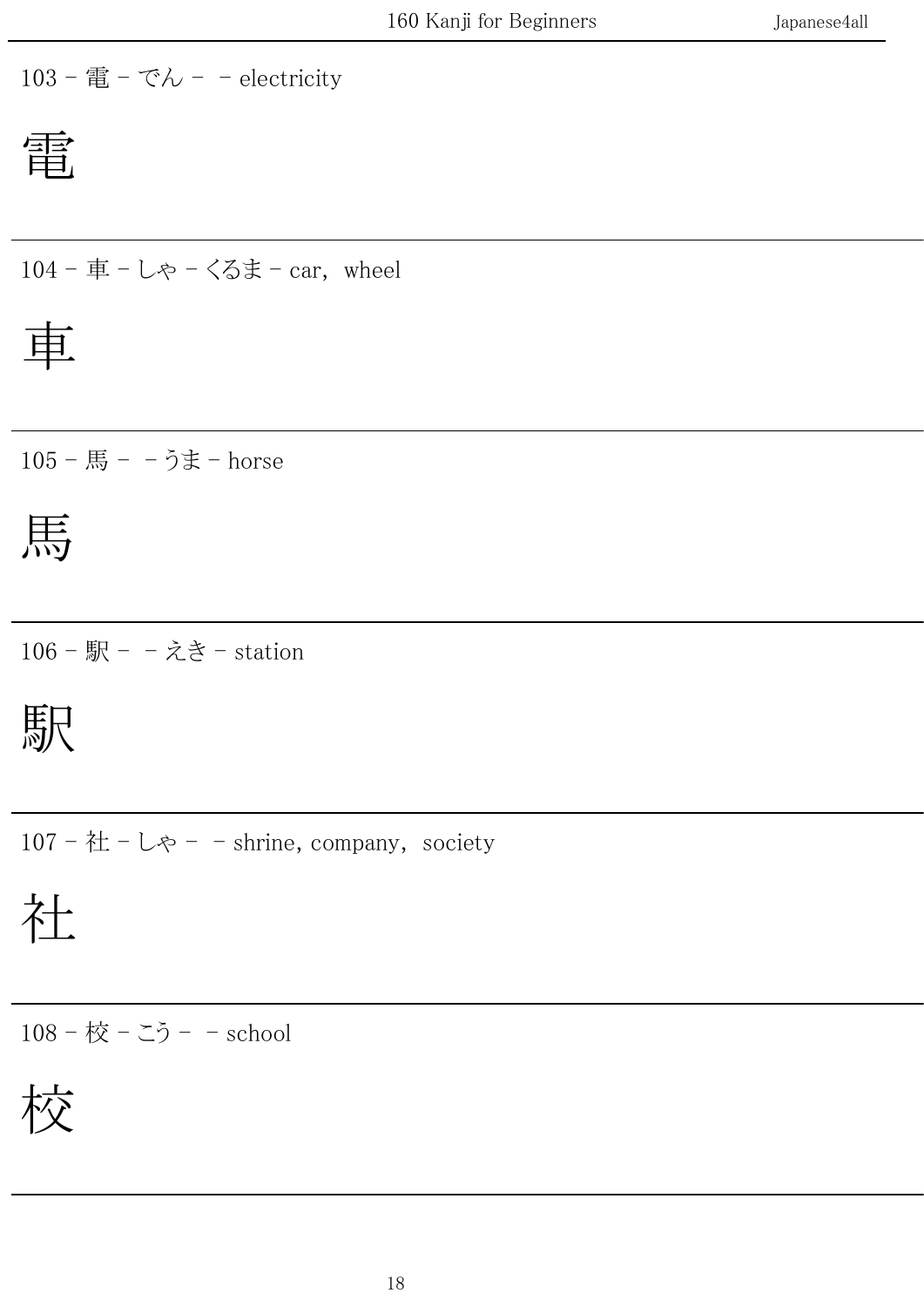109 - 店 - てん - みせ - shop

店

110 - 銀 - - ぎん - silver

銀

111 - 病 - びょう - - sick, disease

病

112 - 院 - いん - - instituion

院

113 - 休 - きゅう - やす(む) - rest, to have a break

休

115 - 起 - き - お(きる) - to get up, rise

起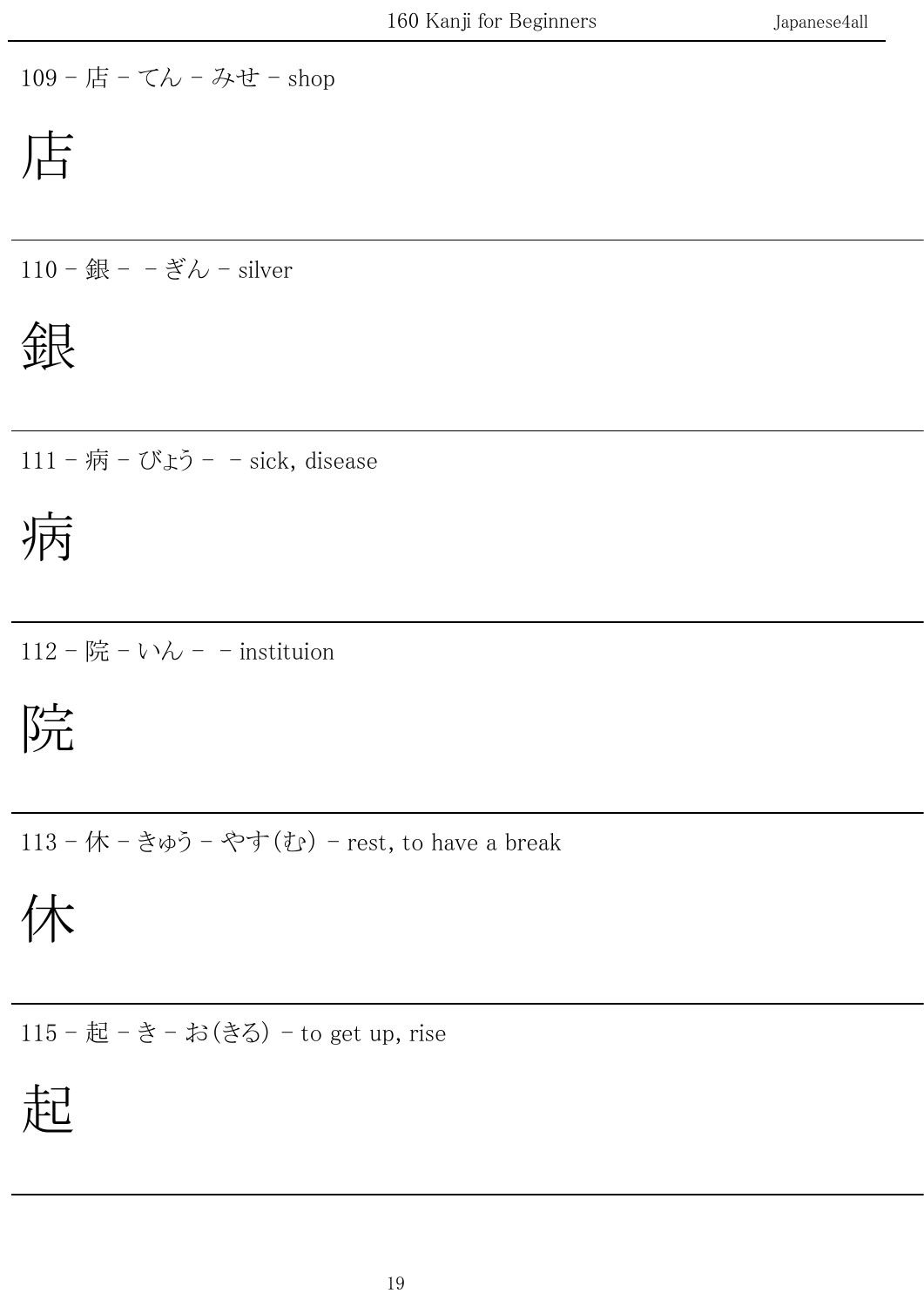$116 - 116 - - \text{b}$ 

$$
\overline{a}
$$

 $117 -$ 買 -  $-\pi$ <sup>2</sup>(う) - to buy

$$
\overline{\mathbb{H}}
$$

118 - 売 - -う(る) - to sell

売

119 - 読 - どく - よ(む)、-よ(み) - to read

読

120 - 書 - しょ - か(く) - to write

書

121 - 帰 - - かえ(る) - to return

ً
$$
\frac{1}{\sqrt{11}}
$$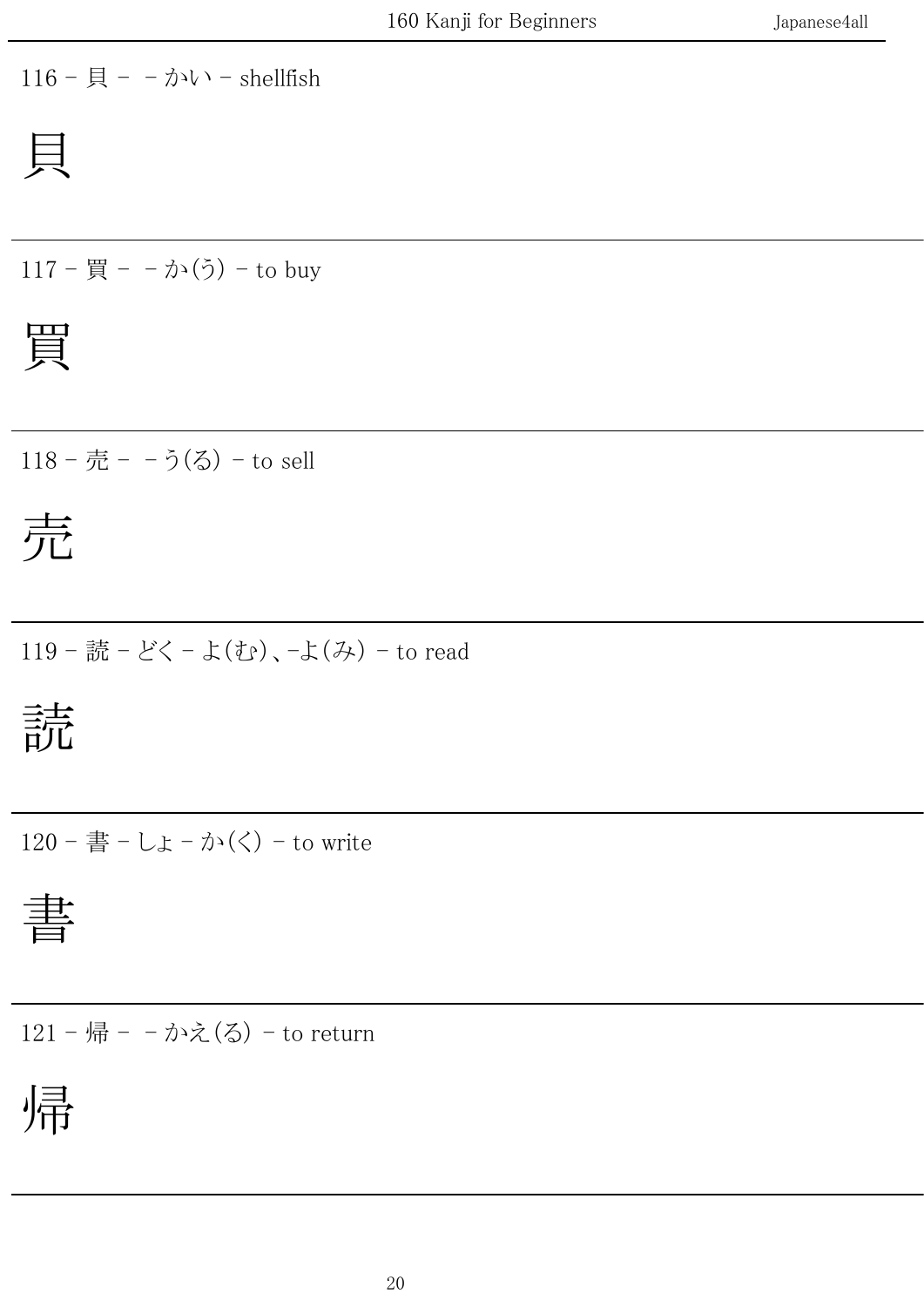122 - 勉 - べん - - to make an effort, to study 勉 123 - 弓 - ゆみ - きゅう - bow 弓 124 - 虫 - ちゅう - むし - insect 虫 125 - 強 - - つよ(い) - strong 強 126 - 持 - - も(つ) - to hold, to possess 持 127 - 名 - めい - な - name 名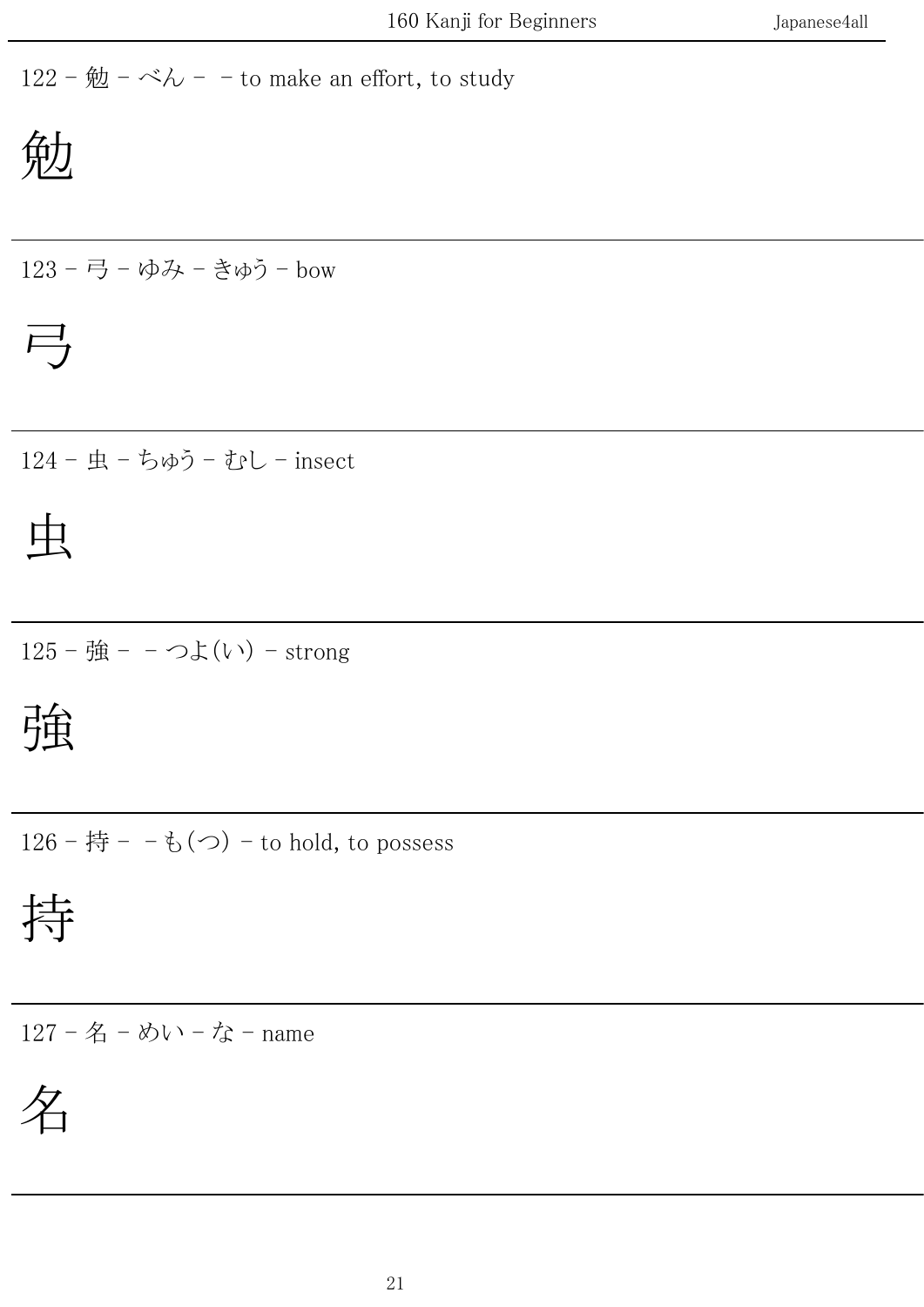128 - 語 - ご - かた(る) - language

$$
\begin{array}{c}\n\exists \overline{\textbf{H}} \\
\overline{\textbf{H}}\overline{\textbf{H}}\n\end{array}
$$

129 - 春 - - はる - spring

春

130 - 夏 - -なつ - summer

$$
\overline{\not\equiv}
$$

131 - 秋 - - あき - autumn

秋

132 - 冬 - - ふゆ - winter

$$
\stackrel{\displaystyle\mathop{\not\!\!\!\!\! \times}}{\displaystyle\rightleftharpoons}
$$

133 - 朝 - - あさ - morning

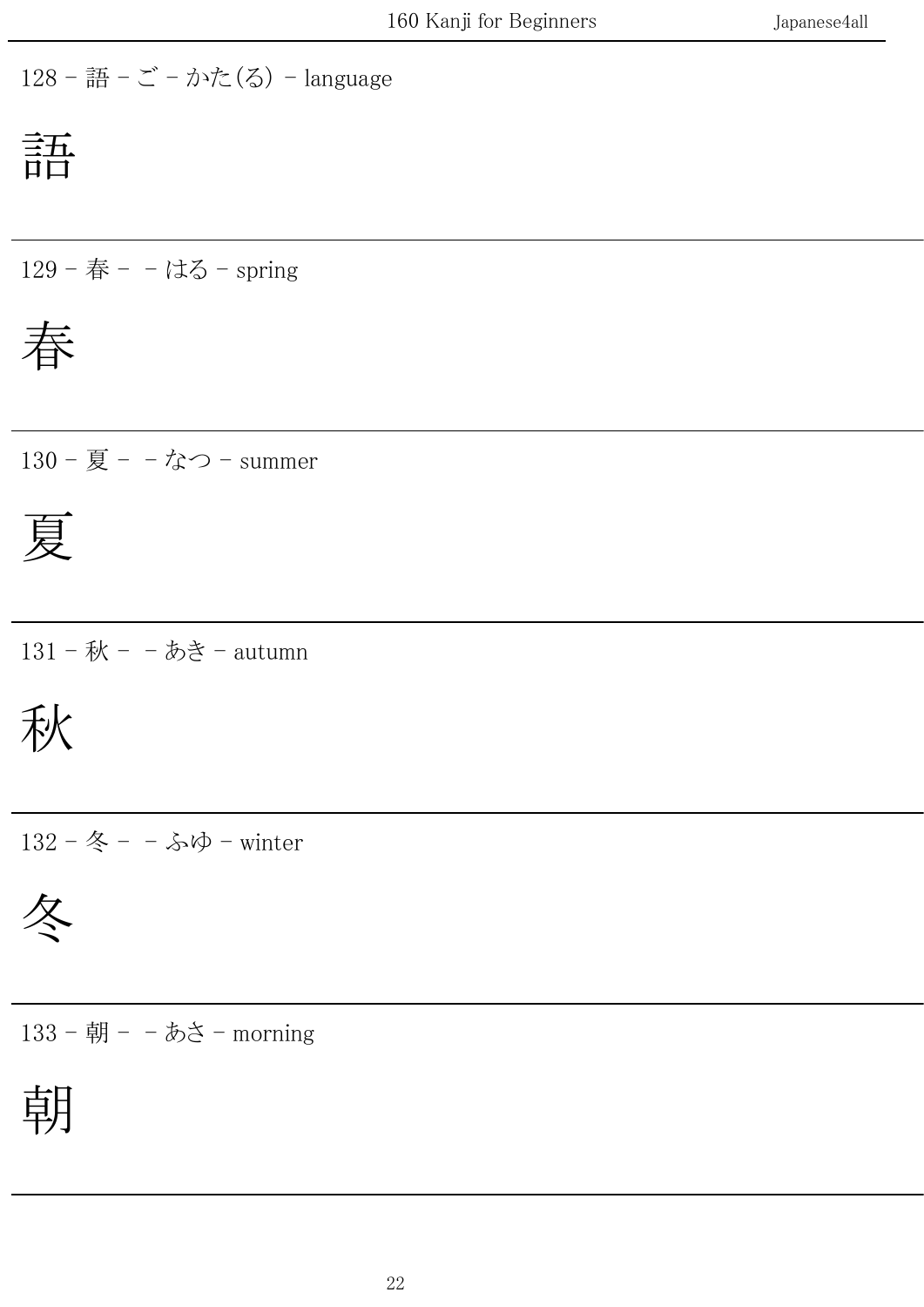134 - 昼 - - ひる - daytime, noon

$$
\underline{\overline{\textbf{B}}}
$$

135 -  $\dot{\varphi}$  - -  $\dot{\varphi}$  - early evening

夕

136 - 方 - かた - - direction

方

137 - 晩 - ばん - - evening

晩

138 - 夜 - や - よ、よる - night

夜

139 - 心 - しん - こころ - heart, sprit

# 心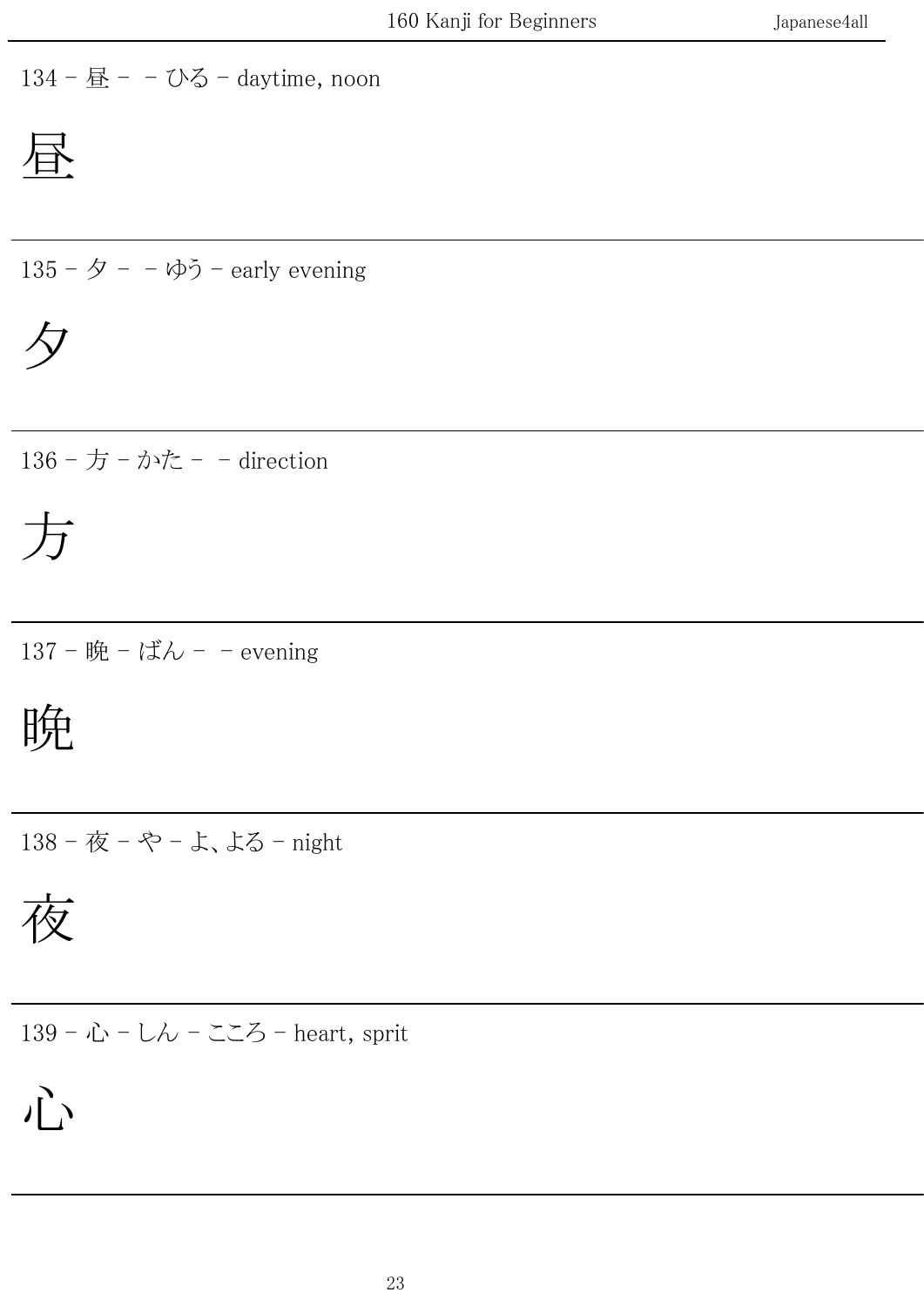#### ?

### 手

141 - 足 - そく - あし - foot, leg

足

142 - 体 - たい - からだ - body

体

143 - 首 - しゅ - くび - head, neck, leader

首

144 - 道 - -みち - road, path

道

145 - 山 - さん - やま - mountain

# 山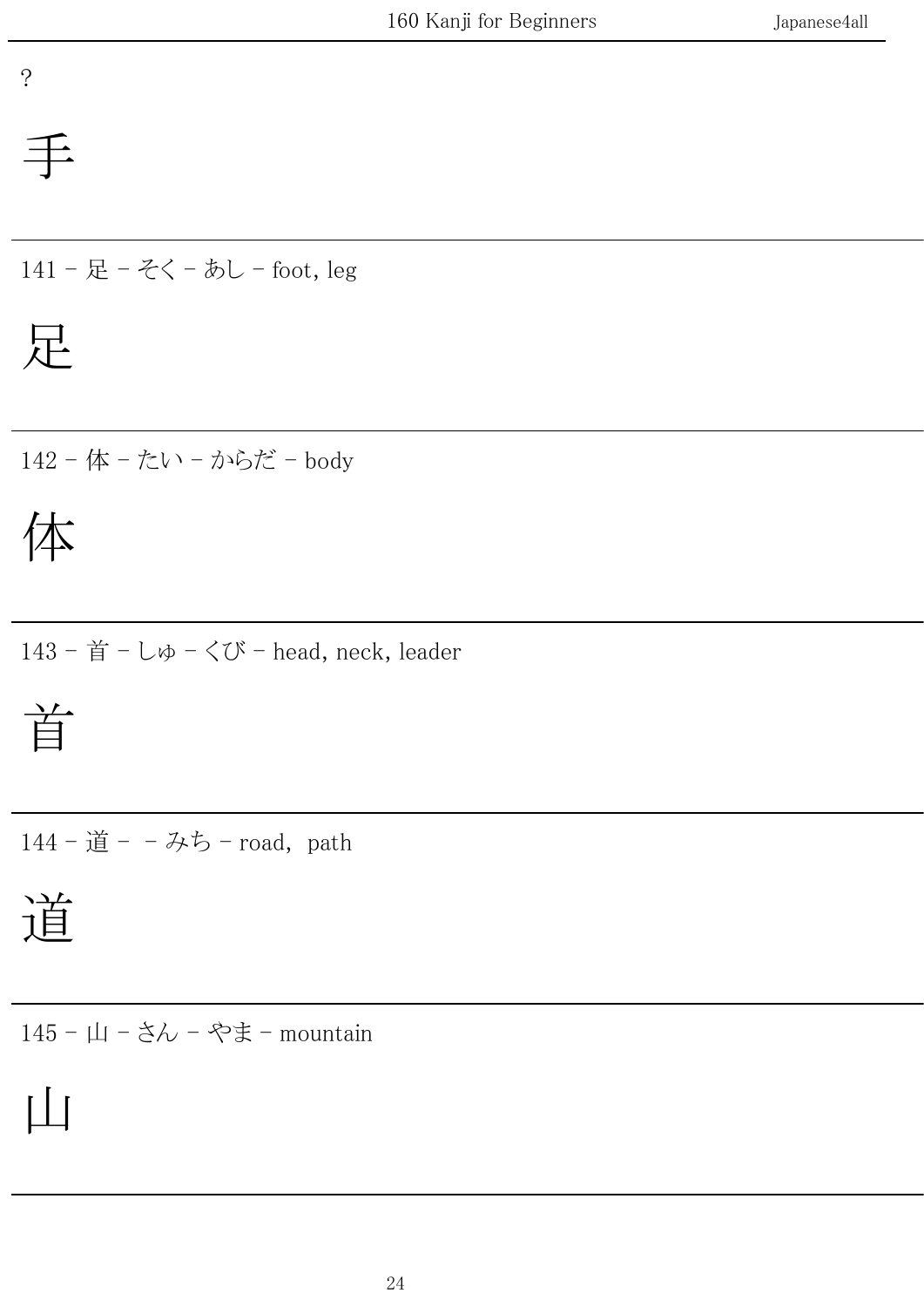### 146 - 川 - せん - かわ - river

# 川

147 - 林 - - はやし - bush

林

148 - 森 - - もり - forest

森

149 - 空 - くう - そら - sky

空

150 - 海 - - うみ - sea

海

 $151 - (L - \lambda)$  - - change

# 化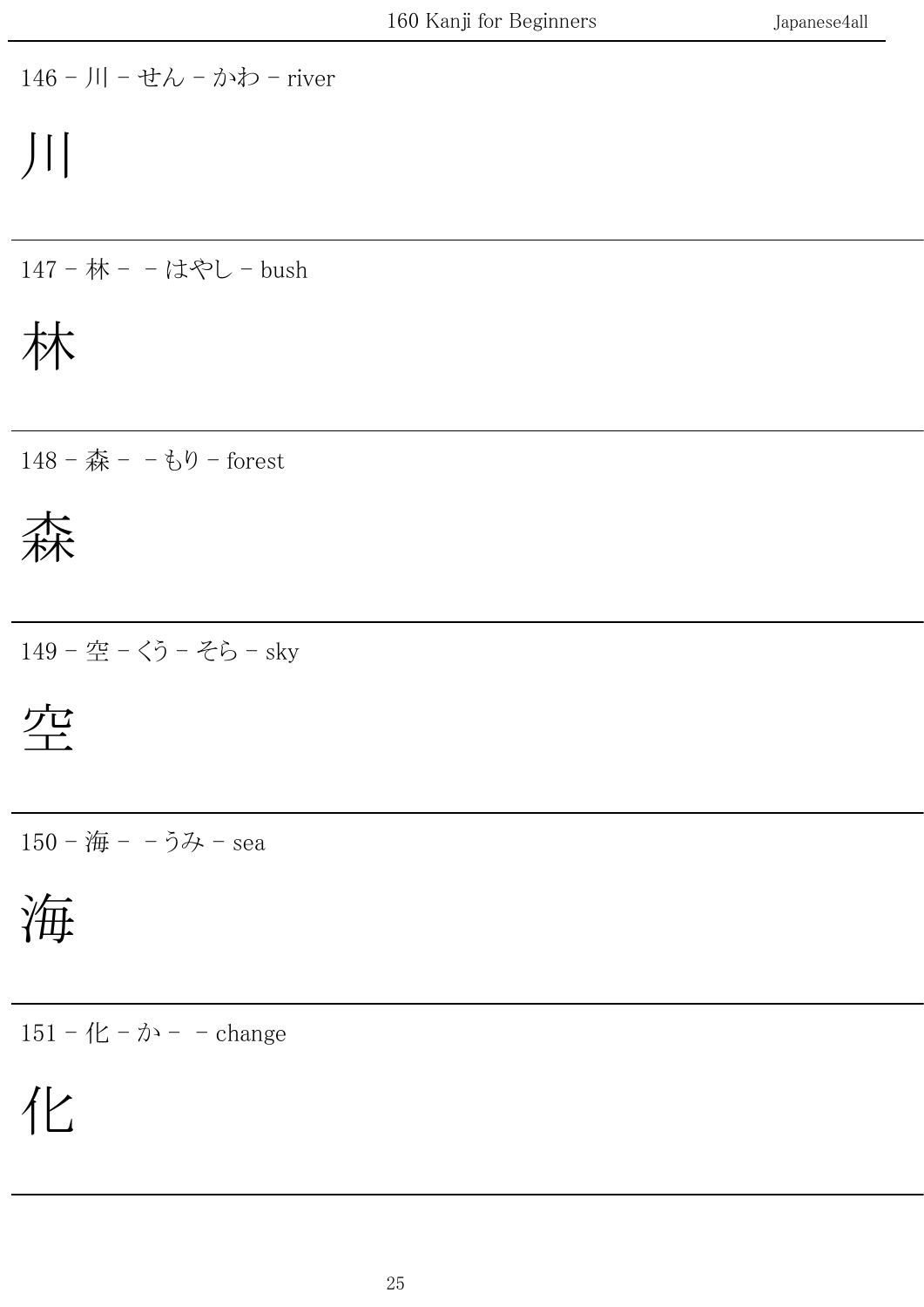#### 152 - 花 - - はな - flower

花

153 - 天 - てん - あま - sky, heaven

$$
\overline{\mathcal{K}}
$$

154 - 赤 - - あか(い) - red

赤

155 - 青 - - あお(い) - blue

青

156 - 白 - はく、 びゃく - しろ(い) - white

$$
\prod^{\prime}
$$

157 - 黒 - -<ろ(い) - black

$$
\frac{\textcolor{blue}{\textbf{41}}}{\textcolor{blue}{\textbf{41}}}
$$